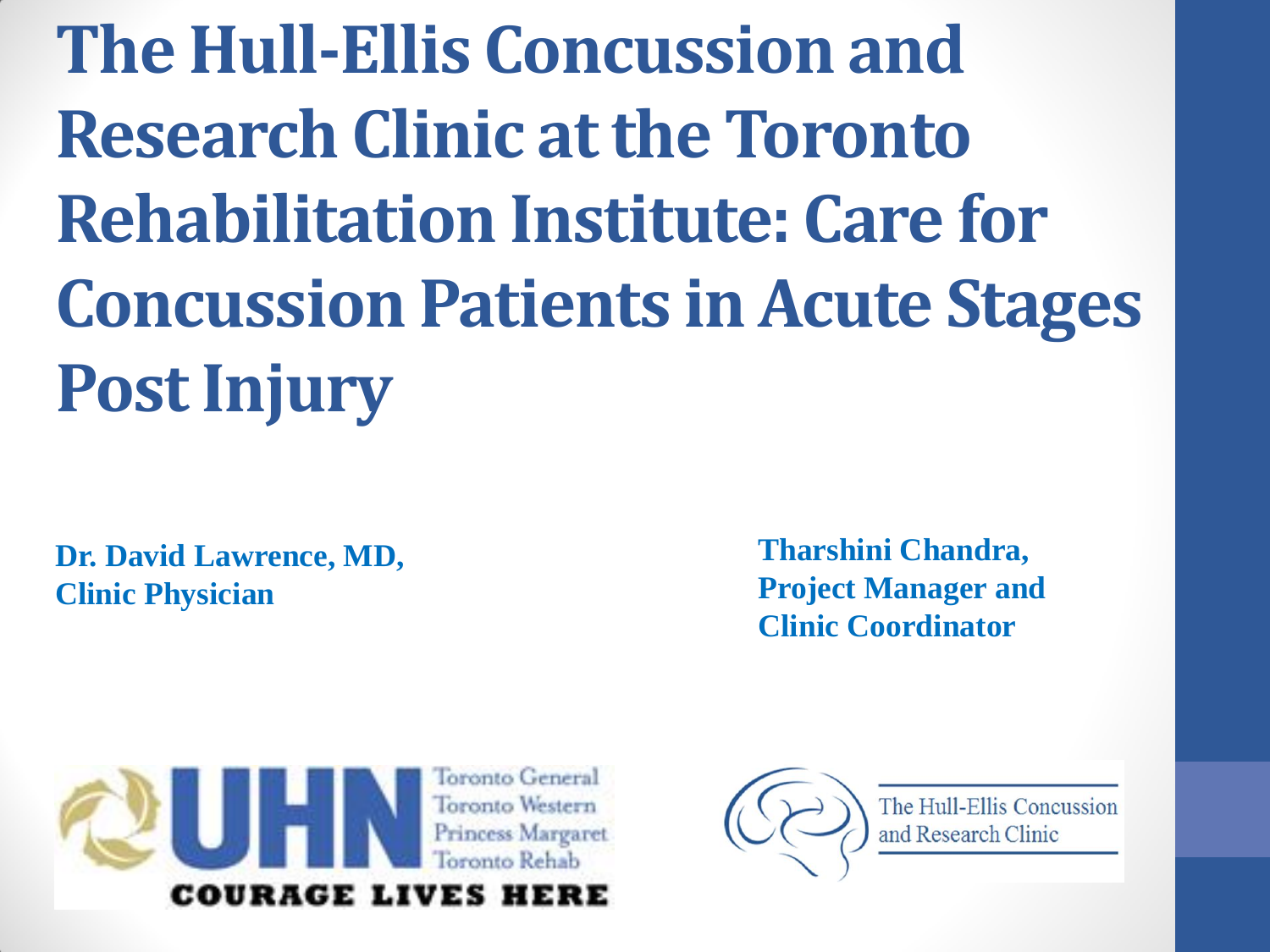#### Clinic 'numbers': January 2016 – September 2018 **Ellis Concussion**

- Total referrals @ September 26: 1183
- Total seen in Clinic: 524
- Patients enrolled in research 'arm': 328
- Patients who have completed all research components (Week 16): 116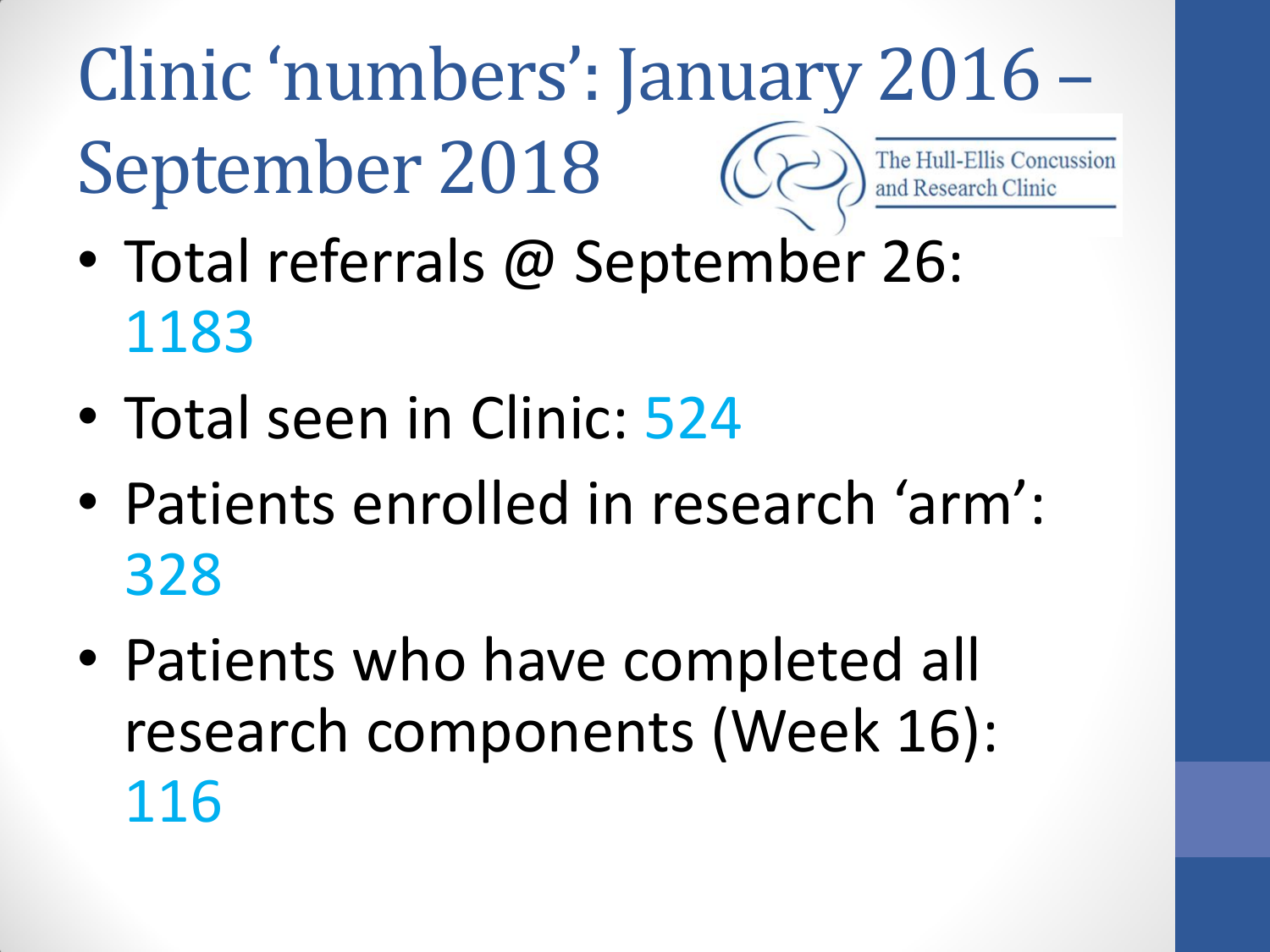# Patient Demographics (n=291)

| <b>Average Age</b>         | 33.625                      |
|----------------------------|-----------------------------|
| <b>Median Education</b>    | <b>Bachelors</b>            |
| <b>Median Income</b>       | \$40,000 to \$60,000        |
| Three most common pre-     | Anxiety, Depression,        |
| existing conditions        | and Migraine                |
| <b>Employment Status</b>   | <b>Employed or Students</b> |
| Involved in some form of   | 163 (56.0%)                 |
| sports activity pre-injury |                             |
| Involved in rec. sports    | 102 (35.1%)                 |
| activities                 |                             |
| Patients who sustained     | 78 (26.8%)                  |
| sports related concussion  |                             |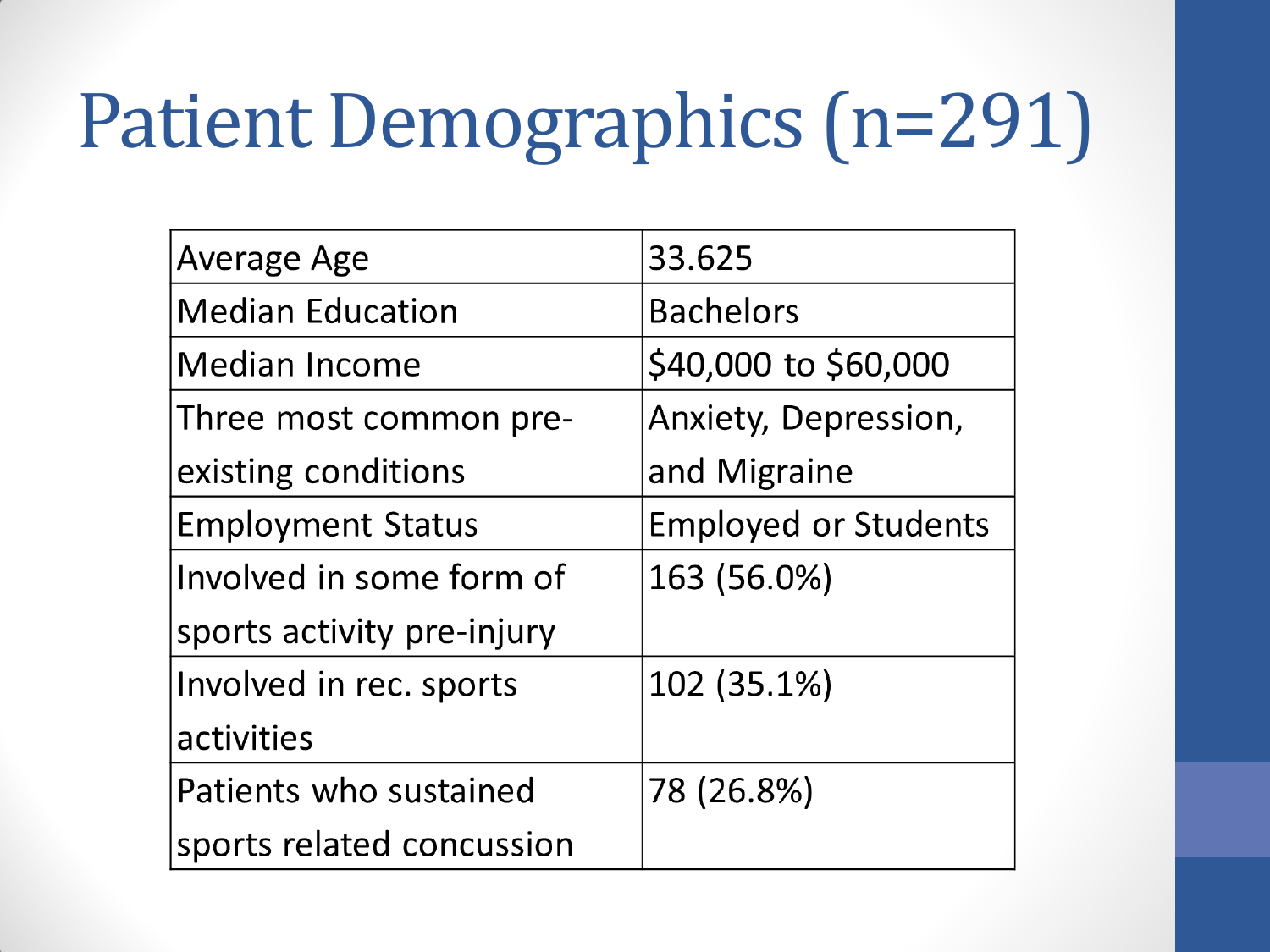#### **Mechanism of Injury (n=291)**

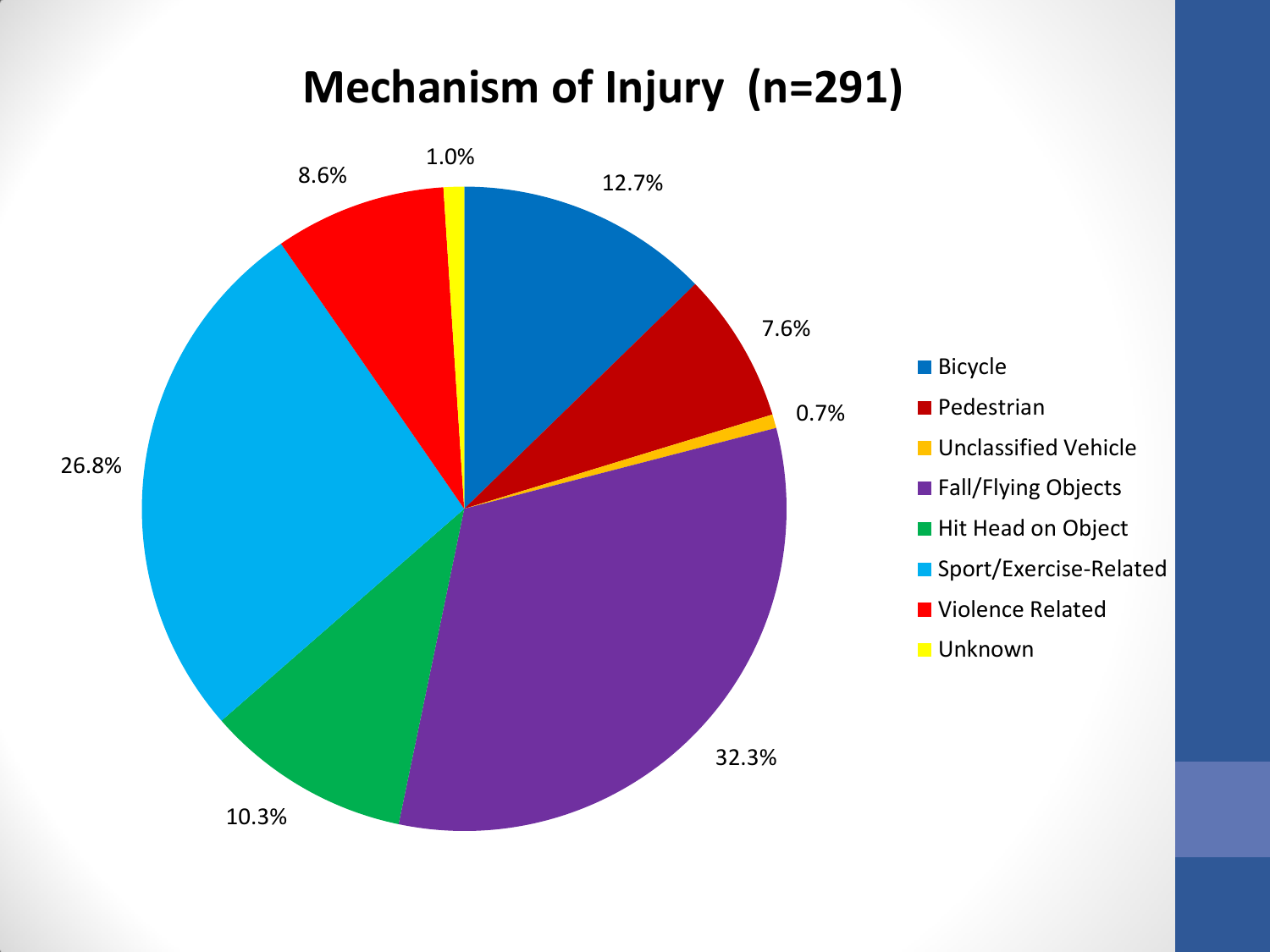### Distribution of Total SCAT3 Scores /132

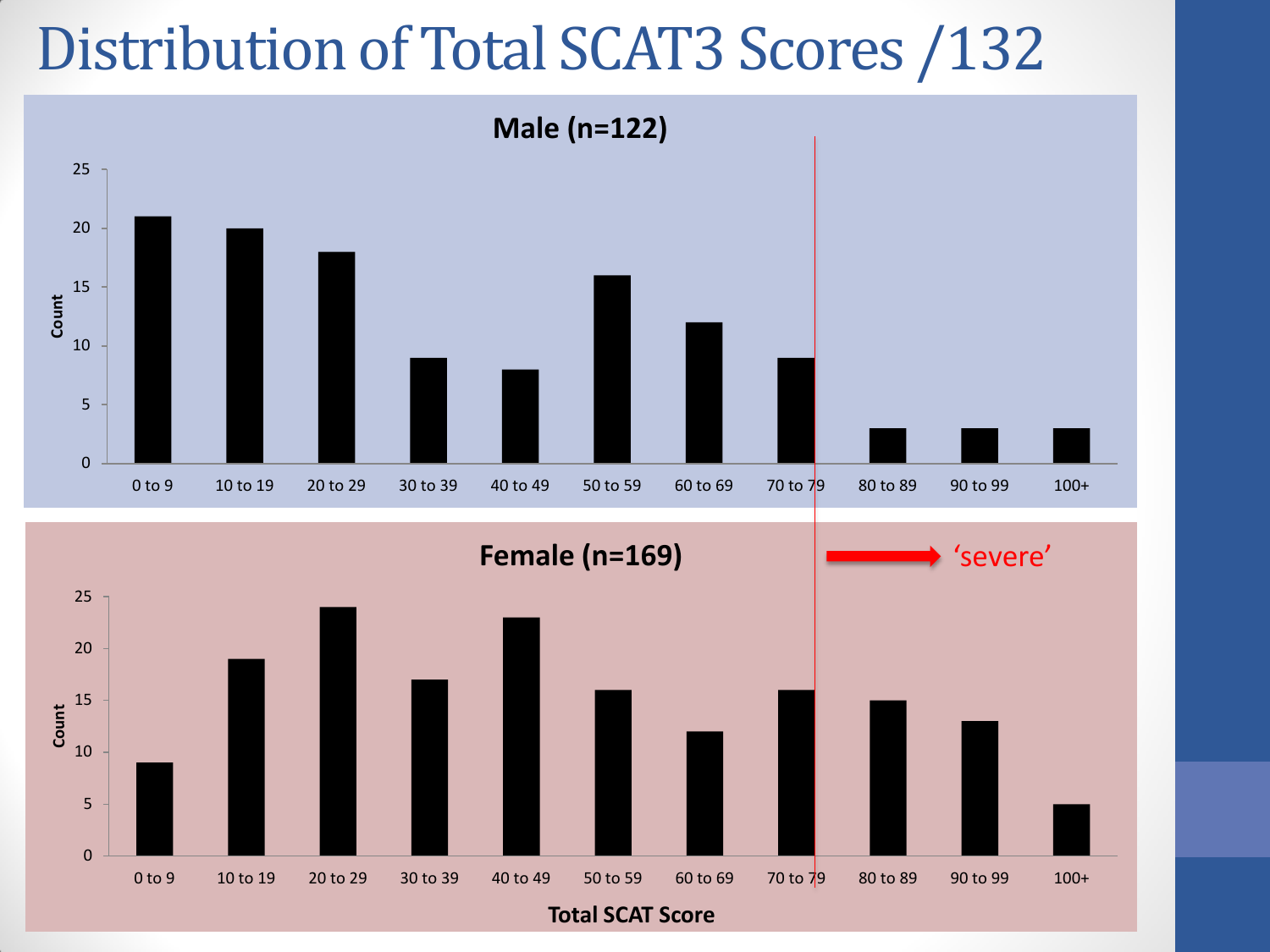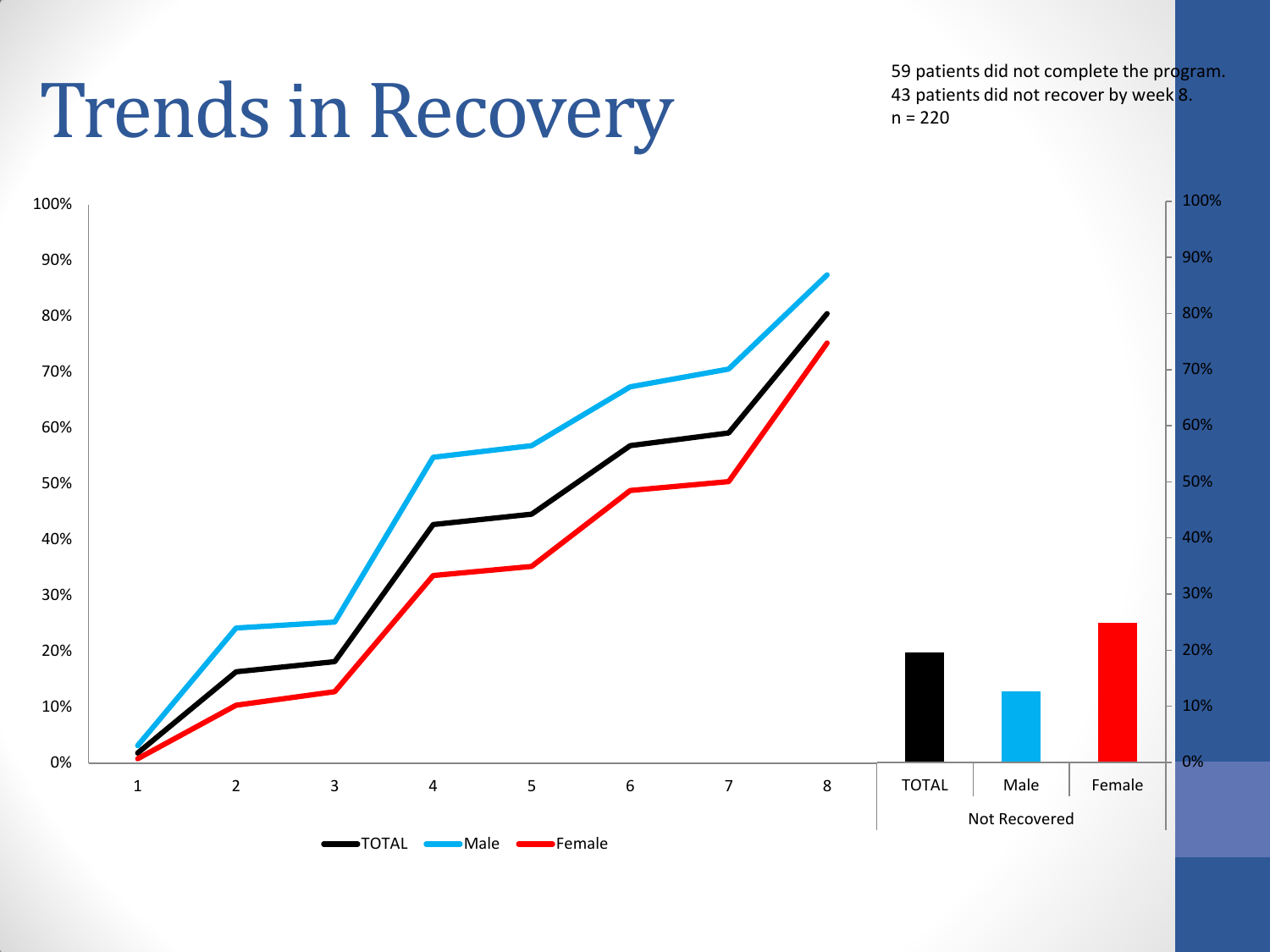## Results: Sleep Status - Across Recovery

**Since last time, what sentence best describes your sleep?**